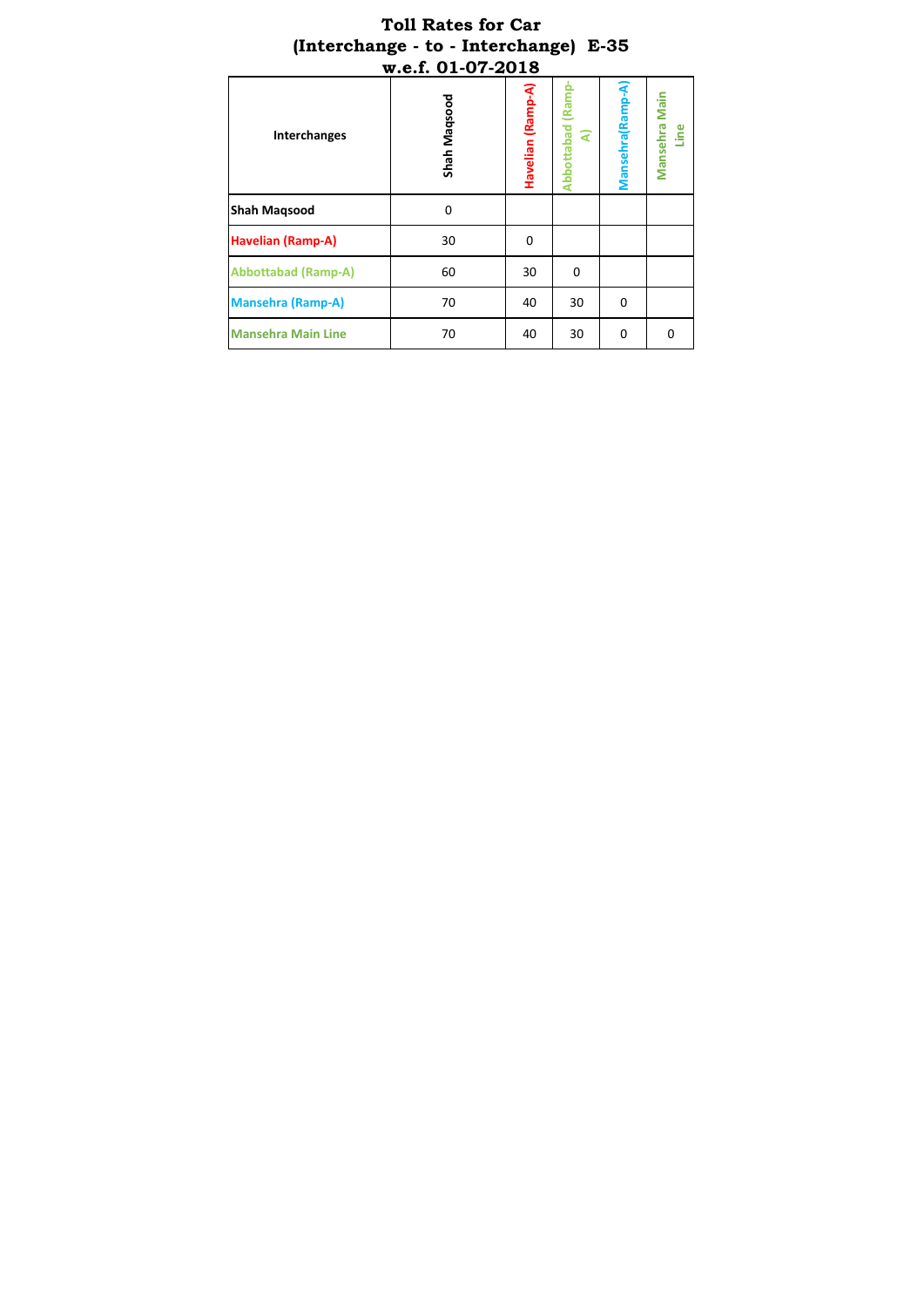#### **Toll Rates for Wagon upto 12 Seater (Interchange - to - Interchange) E-35 w.e.f. 01-07-2018**

| <b>Interchanges</b>        | Shah Maqsood | Havelian (Ramp-A) | Abbottabad (Ramp<br>ৰ | Mansehra (Ramp-A | Mansehra Main<br>Line |
|----------------------------|--------------|-------------------|-----------------------|------------------|-----------------------|
| <b>Shah Maqsood</b>        | $\Omega$     |                   |                       |                  |                       |
| <b>Havelian (Ramp-A)</b>   | 50           | 0                 |                       |                  |                       |
| <b>Abbottabad (Ramp-A)</b> | 100          | 50                | 0                     |                  |                       |
| <b>Mansehra (Ramp-A)</b>   | 120          | 70                | 30                    | 0                |                       |
| <b>Mansehra Main Line</b>  | 120          | 70                | 30                    | $\Omega$         | <sup>0</sup>          |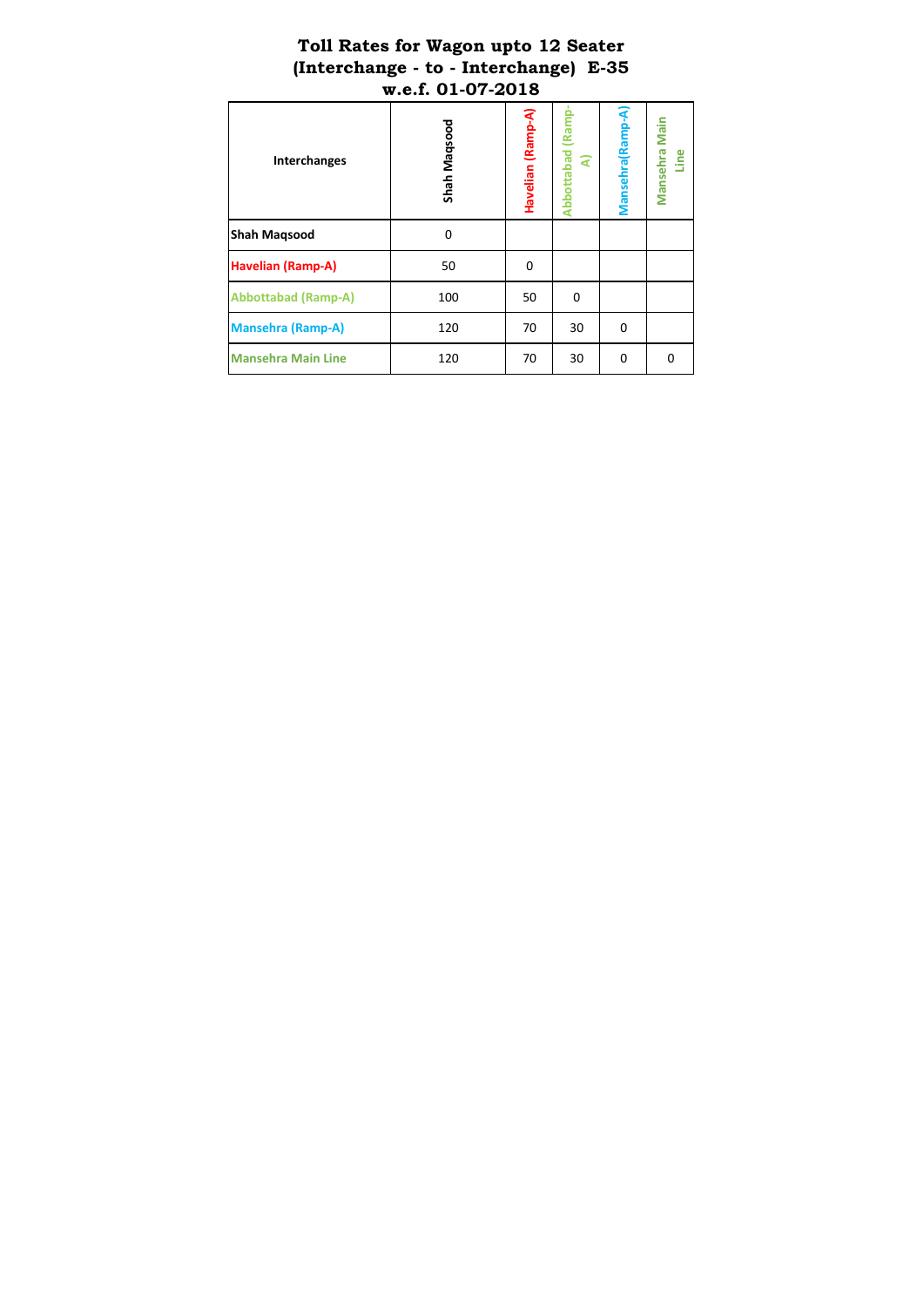|                            | (Interchange - to - Interchange)<br>w.e.f. 01-07-2018 |                   |                       | じ-35              |                       |
|----------------------------|-------------------------------------------------------|-------------------|-----------------------|-------------------|-----------------------|
| <b>Interchanges</b>        | Shah Maqsood                                          | Havelian (Ramp-A) | Abbottabad (Ramp<br>ৱ | Mansehra (Ramp-A) | Mansehra Main<br>Line |
| <b>Shah Magsood</b>        | $\Omega$                                              |                   |                       |                   |                       |
| <b>Havelian (Ramp-A)</b>   | 70                                                    | 0                 |                       |                   |                       |
| <b>Abbottabad (Ramp-A)</b> | 130                                                   | 70                | 0                     |                   |                       |
| <b>Mansehra (Ramp-A)</b>   | 170                                                   | 100               | 40                    | $\Omega$          |                       |
| <b>Mansehra Main Line</b>  | 170                                                   | 100               | 40                    | 0                 | 0                     |

# **Toll Rates for Coaster/Mini Bus (13-24 Seater) (Interchange - to - Interchange) E-35**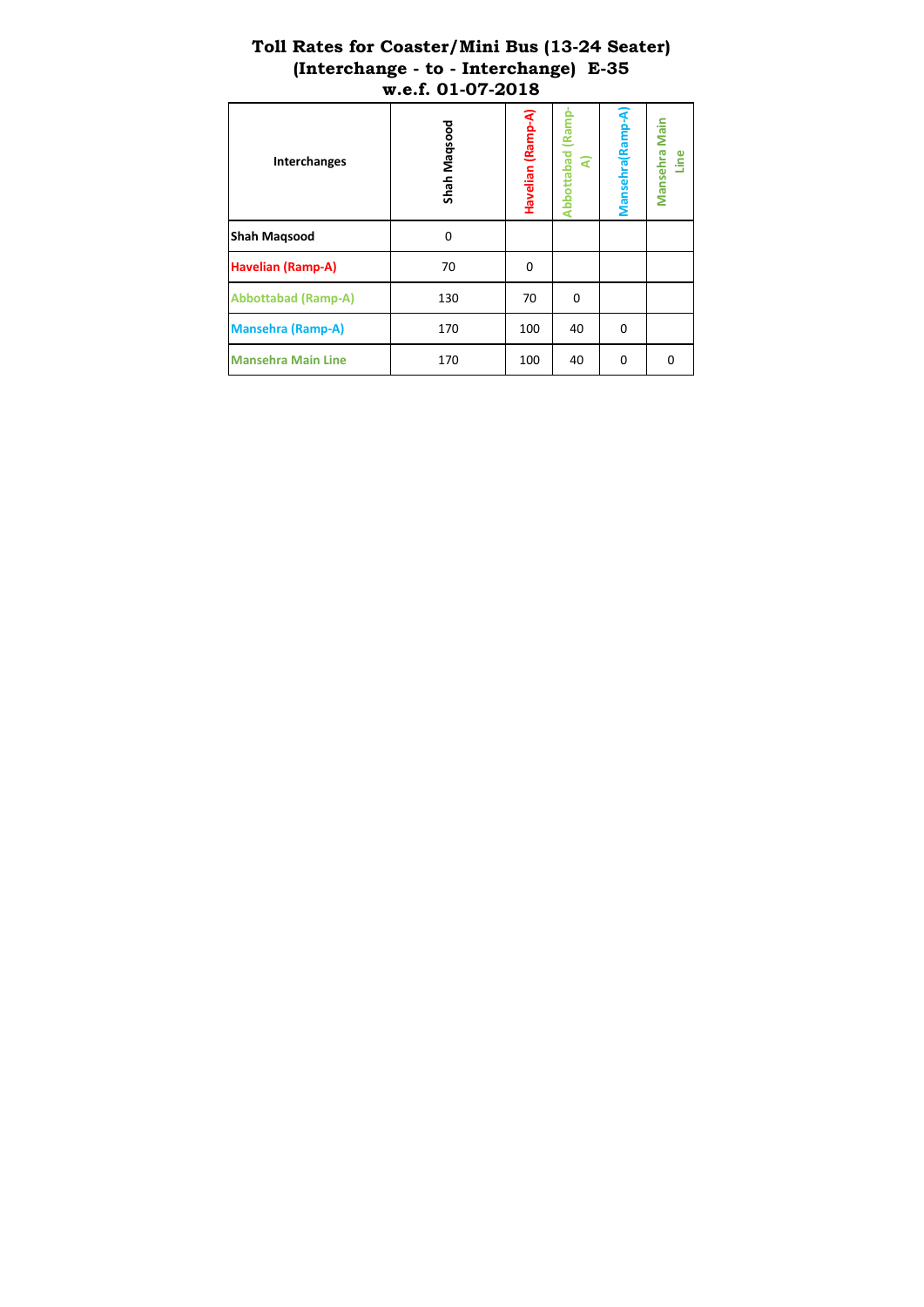#### **Toll Rates for Buses (Interchange - to - Interchange) E-35 w.e.f. 01-07-2018**

| Interchanges               | Shah Maqsood | Havelian (Ramp-A) | Abbottabad (Ramp<br>ৰ | Mansehra (Ramp-A) | Mansehra Main<br>Line |
|----------------------------|--------------|-------------------|-----------------------|-------------------|-----------------------|
| <b>Shah Maqsood</b>        | 0            |                   |                       |                   |                       |
| <b>Havelian (Ramp-A)</b>   | 100          | 0                 |                       |                   |                       |
| <b>Abbottabad (Ramp-A)</b> | 190          | 100               | 0                     |                   |                       |
| <b>Mansehra (Ramp-A)</b>   | 240          | 150               | 50                    | 0                 |                       |
| <b>Mansehra Main Line</b>  | 240          | 150               | 50                    | 0                 | $\Omega$              |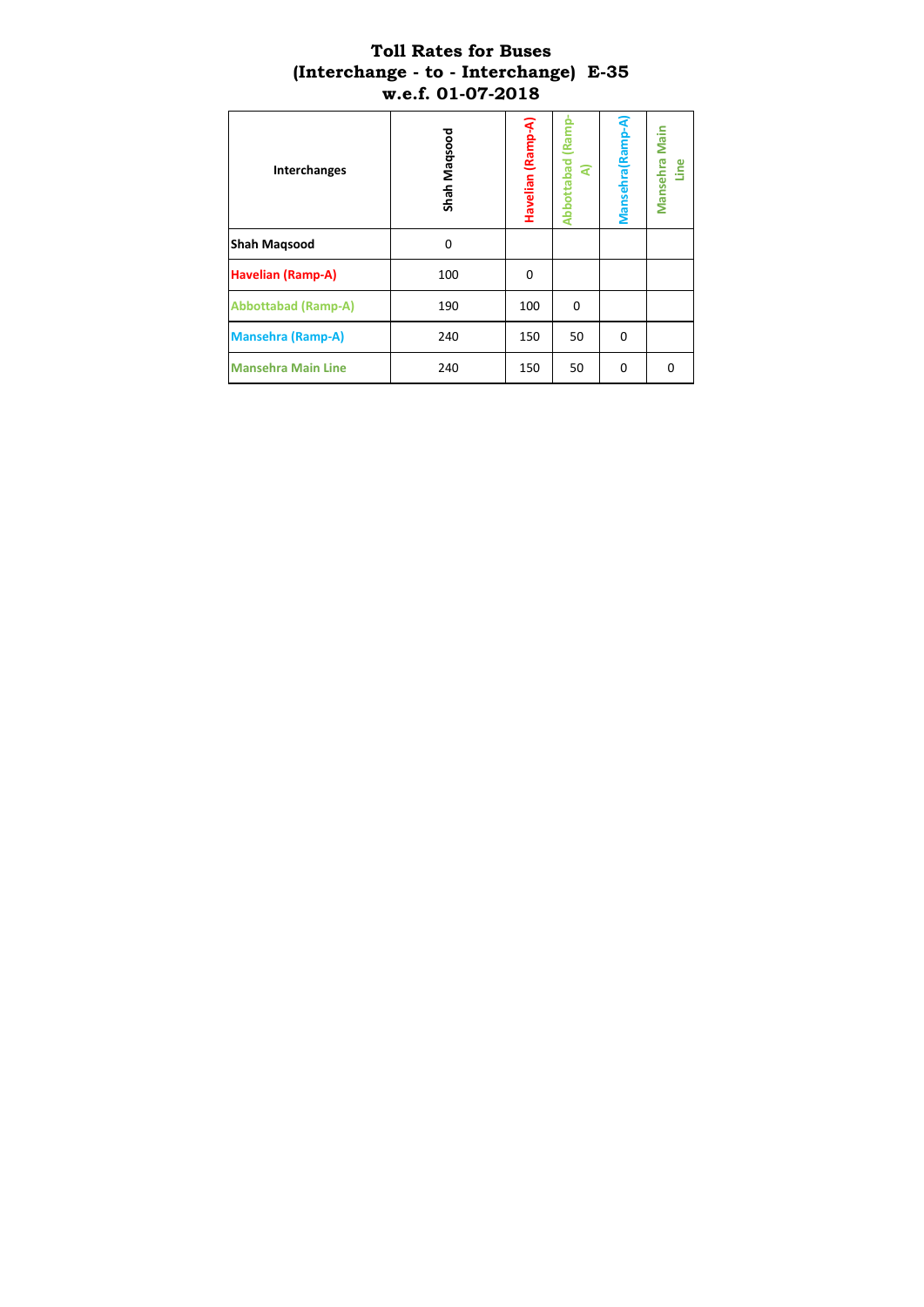## **Toll Rates for 2 & 3 Axle Trucks (Interchange - to - Interchange) E-35 w.e.f. 01-07-2018**

| Shah Maqsood | Havelian (Ramp-A) | <b>Abbottabad (Ramp</b><br>੨ | Mansehra (Ramp-A) | Mansehra Main<br>Line |
|--------------|-------------------|------------------------------|-------------------|-----------------------|
| 0            |                   |                              |                   |                       |
| 120          | 0                 |                              |                   |                       |
| 250          | 130               | $\mathbf 0$                  |                   |                       |
| 310          | 190               | 70                           | 0                 |                       |
| 320          | 190               | 70                           | 0                 | O                     |
|              |                   |                              |                   |                       |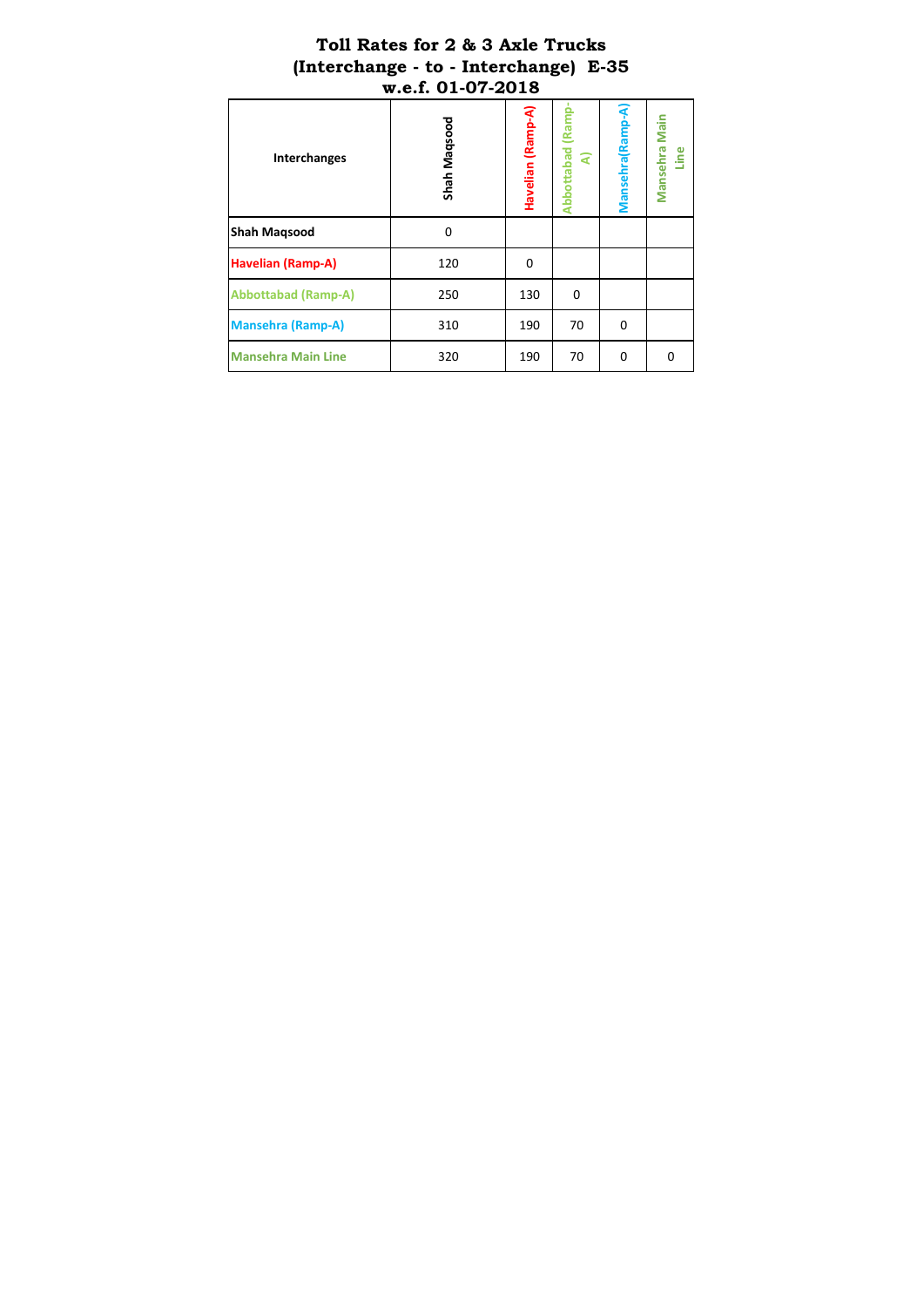## **Toll Rates for Articulated Trucks (Interchange - to - Interchange) E-35 w.e.f. 01-07-2018**

| Interchanges               | Shah Maqsood | Havelian (Ramp-A) | Abbottabad (Ramp<br>੨ | Mansehra (Ramp-A | Mansehra Main<br>Line |
|----------------------------|--------------|-------------------|-----------------------|------------------|-----------------------|
| <b>Shah Magsood</b>        | 0            |                   |                       |                  |                       |
| <b>Havelian (Ramp-A)</b>   | 150          | 0                 |                       |                  |                       |
| <b>Abbottabad (Ramp-A)</b> | 310          | 150               | 0                     |                  |                       |
| <b>Mansehra (Ramp-A)</b>   | 380          | 230               | 80                    | $\Omega$         |                       |
| <b>Mansehra Main Line</b>  | 390          | 240               | 80                    | 0                | 0                     |